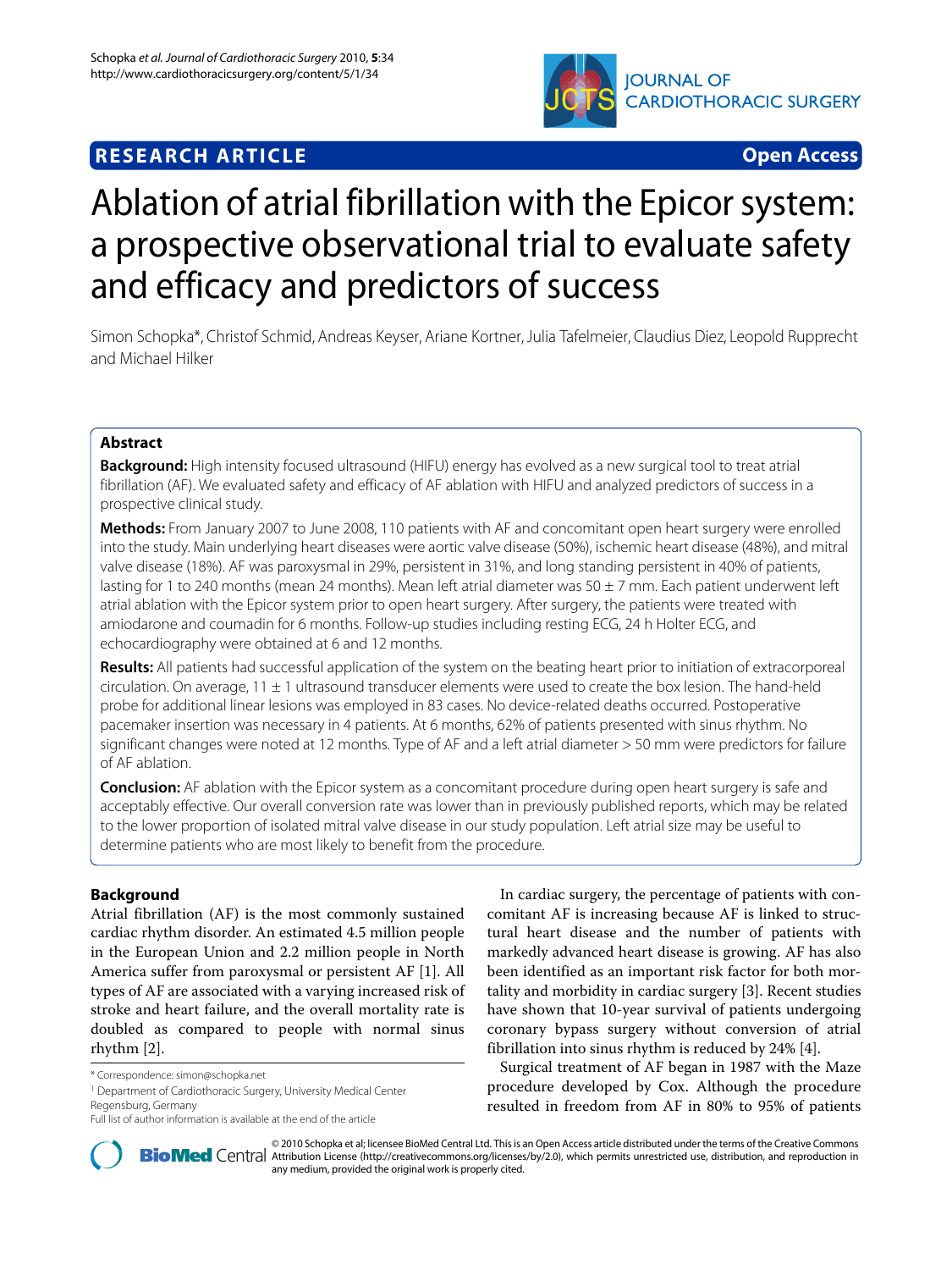after 15 years of follow-up, it was never widely accepted because of its complexity and invasiveness [[5\]](#page-5-4). Instead, less extensive alternative treatment modalities utilizing different energy sources for epi- or endocardial application, such as radiofrequency, laser, microwave and cryotherapy, were devised to avoid the cut-and-sew technique and to simplify surgery by creating a so-called box lesion or pulmonary vein isolation [[6\]](#page-5-5). Clinical studies analyzing success rates of devices using these energy sources detect success rates ranging from 65% to 90%, depending on the energy source as well as patient characteristics and follow up [[6](#page-5-5)]. A particular problem of these new ablation techniques is to create transmural lesions. Transmurality is considered essential but virtually impossible to control. Accordingly, an exaggerated use of endocardial radiofrequency application has lead to damage at surrounding structures, especially to esophageal injuries [[7\]](#page-5-6). Epicardial employment of high energy involves problems with regard to the heat sink effect and energy propagation through epicardial fat, and thus may also damage surrounding structures [\[8](#page-5-7)]. In contrast, AF ablation with high intensity focused ultrasound (HIFU) creates transmural lesions without the need of large thermal gradients and without jeopardizing adjacent structures (Figure [1](#page-1-0)) [[6\]](#page-5-5).

The purpose of this study was to evaluate the efficacy of left atrial HIFU ablation of AF with the Epicor Cardiac Ablation System (St. Jude Medical, Maple Grove, MN) as concomitant procedure during open heart surgery and to assess predictors of success.

<span id="page-1-0"></span>

**Figure 1 Ultrasound ablated bovine myocardium**. The scar shows a transmural lesion with the coronary vessels in the ablated section remaining patent. With permission of St. Jude Medical.

# **Materials and methods**

# **Patients**

From January 2007 to June 2008, 110 consecutive patients scheduled for first-time open heart surgery and known AF were prospectively enrolled into the study, which was approved by the local ethic committee. Written informed consent was obtained from all patients. The study cohort included 66 men and 44 women with a mean age of 71.2 years (Table 1). Primary diagnosis was ischemic heart disease in 48%, aortic valve disease in 50%, and mitral valve disease in 18% of patients. Twenty-five percent of patients required combined cardiac surgery (Table 2). Patients with ischemic heart disease were diagnosed with paroxysmal AF in 38%, with persistent AF in 35%, with longstanding persistent AF in 26% of cases, for patients with aortic heart disease the percentage for the different types of AF were 21% paroxysmal, 34% persistent, 43% long standing persistent. Accordingly patients undergoing combined cardiac surgery suffered in 20% of cases of paroxysmal, in 37% of persistent, and in 41% of cases of long standing persistent AF. There was no statistical significant correlation in between type of AF and diagnosis group. Preoperative left ventricular ejection fraction was 54.8  $\pm$  9.6%, preoperative left atrial diameter was 50.2  $\pm$ 6.9 mm on average.

Diagnosis and classification of AF were established by standard ECG and holter ECG in all patients prior to admission. AF was defined paroxysmal in 29%, persistent in 31% and long standing persistent in 40% of patients. According to the Cox classification, AF was continuous in 71% and intermittent in 29% of patients. Atrial diameters were significantly smaller in patients with intermittent AF than in patients with continuous AF. 16 patients underwent an ineffective attempt of rhythm control prior to admission.

#### **Surgical technique**

In all patients, ablation of AF was performed via a midline sternotomy prior to the initiation of extracorporeal circulation for the subsequent cardiosurgical procedure.

The Epicor Positioning and Sizing (PAS) System, which was designed to indicate the proper UltraCinch device size and act as a guide for simple placement of the device was passed behind the superior vena cava through the transverse sinus and the oblique sinus underneath the inferior vena cava. After measurement of the proper size, the sizer was replaced by the UltraCinch ablation device to create a "box" lesion above the ostia of all four pulmonary veins. The two ends of the UltraCinch were approximated with tourniquets to snug the device securely around the left atrium. After flushing of the transducer elements with saline solution the ablation cycles were initiated and automatically progressed by the Epicor Ablation Control System until completion. During the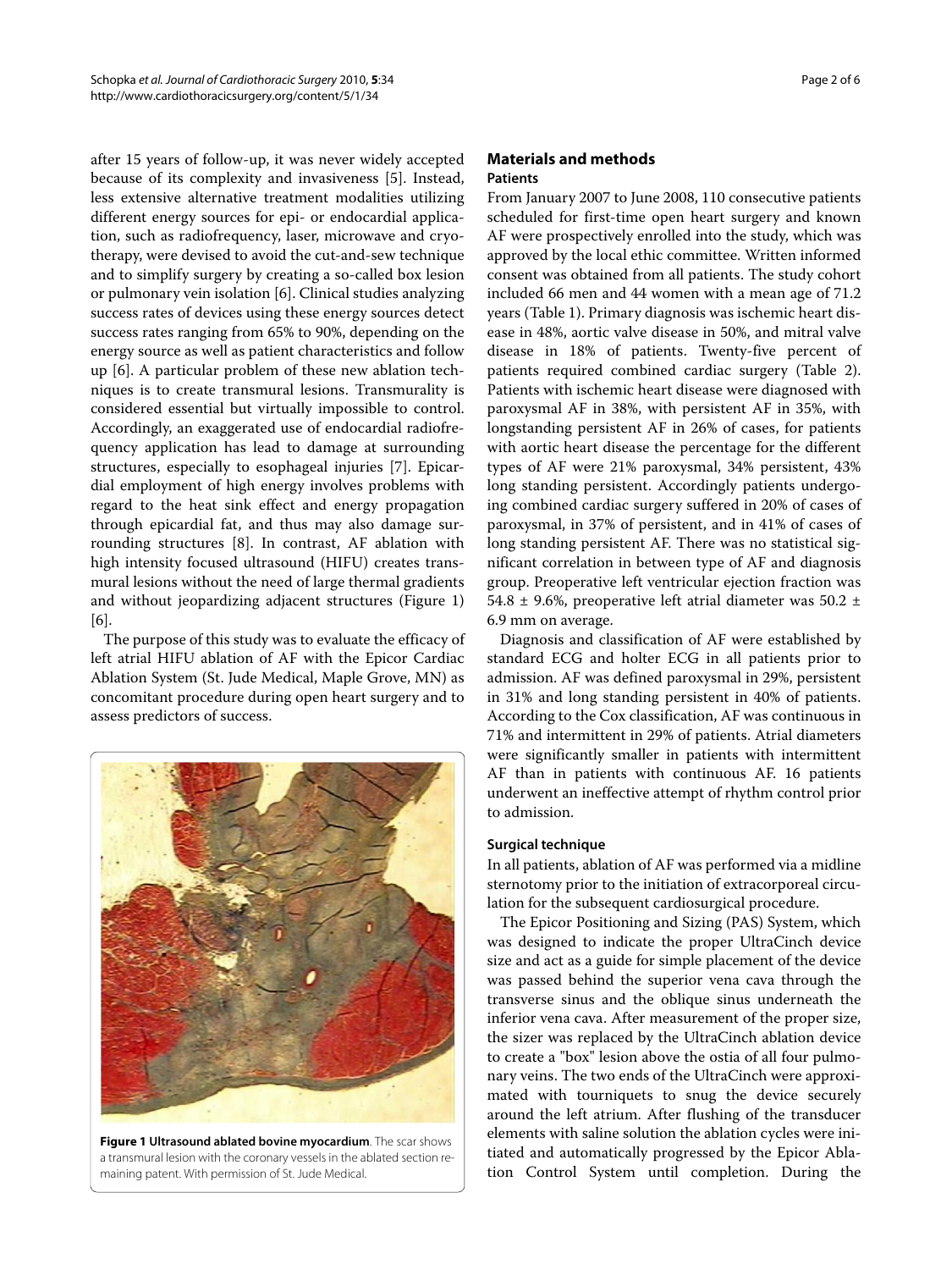| Variable              | Mean | SD   | Range        |
|-----------------------|------|------|--------------|
| Age in years          | 71.8 | 7.5  | 48-86        |
| AF duration in months | 36.4 | 46.7 | $1 - 240$    |
| LA size               | 50.3 | 6.9  | $30 - 68$    |
| <b>LVEF</b>           | 54.8 | 9.7  | $27 - 70$    |
| EuroSCORE             | 7.6  | 6.6  | $0.9 - 43.9$ |

### **Table 1: Preoperative data of patients enrolled into the study.**

ablation process, that takes about 10 minutes, the surgical preparations for extracorporeal circulation were continued. According to the surgeon's preference additional linear lesions were created with the UltraWand, particularly, a mitral line that extends from the "box" lesion to the mitral valve annulus.

#### **Postoperative protocol**

After surgery, all patients were treated with intravenous heparin and amiodarone. With reconvalescence of the patient, anticoagulation (warfarin or coumadin) and antiarrhythmic therapy (amiodarone 200 mg/d) were switched to oral medication and maintained for 6 months. After 6 months continuance of oral anticoagulation was determined on basis of the  $\text{CHADS}_2$  score. In case of contraindications for amiodarone treatment, the latter was replaced by a beta blocker, preferably sotalol. If AF persisted or recurred external cardioversion/defibrillation was not recommended in the early postoperative period to allow full maturation of the ablation line, which takes up to three month in lesions created by ultrasound. After 6 months Amiodarone was discontinued and replaced by β-blockage.

A physical examination, standard 12-lead ECG, 24 hour Holter monitoring, and transthoracic echocardiography were conducted systematically at 6 and 12 month follow-up visits.

### **Statistical analysis**

Data were entered into a computerized database and analyzed with a statistical package (STATISTICA; StatSoft, Inc). The descriptive summary of data included mean ± standard deviation and 95% confidence intervals for continuous variables and proportions for categorical variables. Between-group differences were assessed with ttests and analysis of variance in more than two groups for

|  | Table 2: Procedures concomitantly conducted to left atrial epicardial ablation, absolute numbers and percentage of total |  |
|--|--------------------------------------------------------------------------------------------------------------------------|--|
|  |                                                                                                                          |  |

| Procedure                                | <b>Number</b>  | <b>Percentage of Total</b> |  |
|------------------------------------------|----------------|----------------------------|--|
| Isolated aortic valve repair/replacement | 30             | 27%                        |  |
| Aortic valve + CABG                      | 12             |                            |  |
| Isolated mitral valve repair/replacement | 13             | 11%                        |  |
| Mitral valve + CABG                      | 3              |                            |  |
| <b>Isolated CABG</b>                     | 37             | 33%                        |  |
| Double valve surgery                     | 12             | 10%                        |  |
| Tricuspid valve reconstruction           | 6              |                            |  |
| ASD closure                              | $\overline{2}$ |                            |  |
| Ascending aorta replacement              | 3              |                            |  |
| Combined cardiac surgery                 | 27             | 25%                        |  |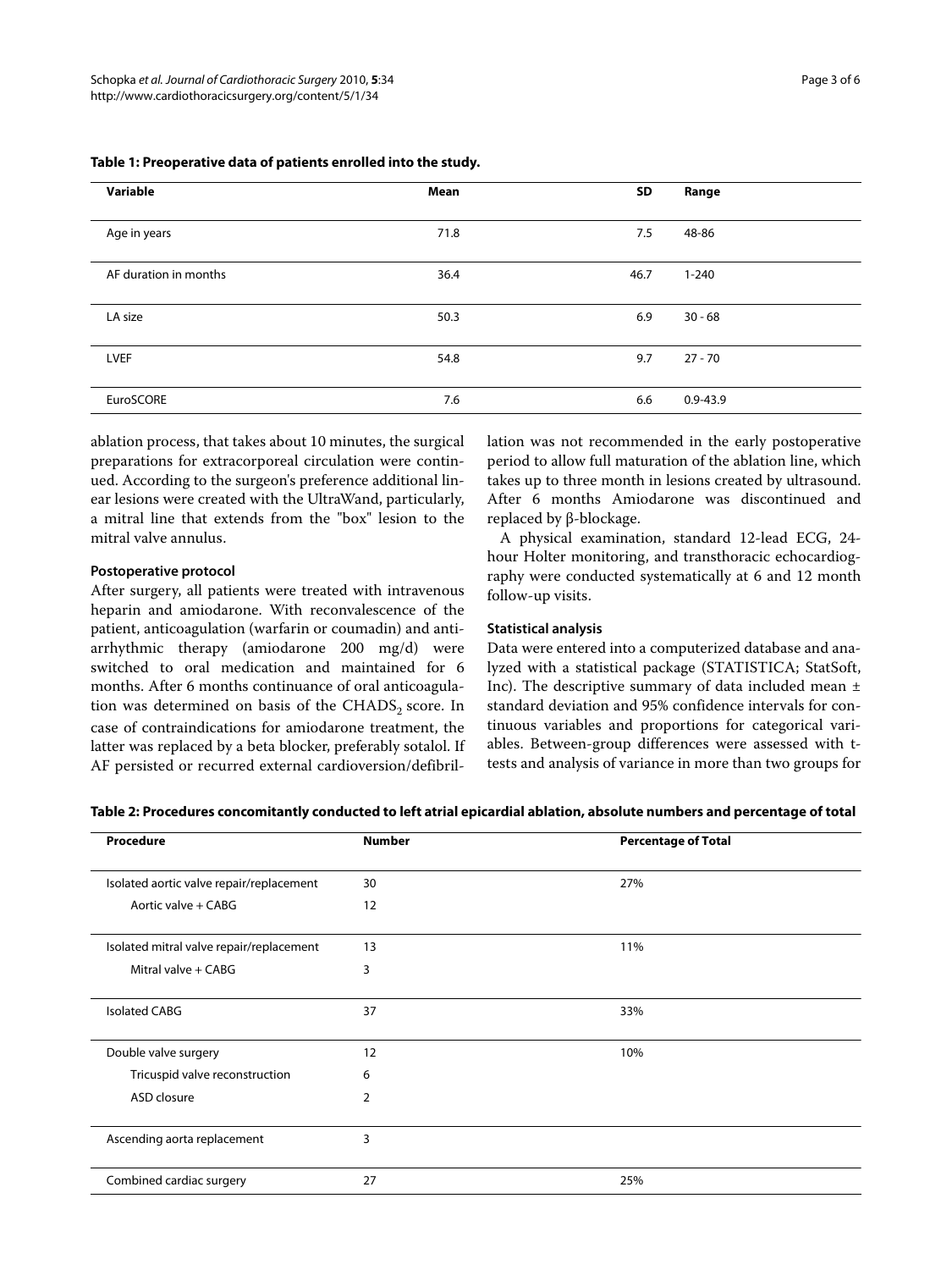continuous variables and Fishers exact tests for nominal variables. The significance of variables on the odds of procedure failure was assessed by univariate logistic regression analyses. All reported p-values are two-sided.

# **Results**

### **Safety evaluation**

All patients had successful application of the system on the beating heart prior to initiation of extracorporeal circulation. On average,  $11 \pm 1$  ultrasound transducer elements were used to create the box lesion. The hand-held probe for additional linear lesions was employed in 83 cases. No device-related or procedure-related complications occurred, particularly no injury of the esophagus, coronary arteries or, phrenic nerve. Within the 30-day period, non-lethal postoperative complications including temporary neurological dysfunction (cognitive disorder) in 6 patients and mild pneumonia in 7 patients were observed. Insertion of a long standing persistent pacemaker was necessary in 4 patients who underwent aortic valve replacement, combined with coronary bypass surgery in 3 patients, and isolated in 1 patient. One patient experienced an episode of atrial flutter 3 months after surgery. and underwent successful interventional ablation with subsequent stable sinus rhythm.

In-hospital, mortality was 3.6%. Two patients each died of mediastinitis and of mesenterial ischemia and retroperitoneal bleeding, respectively. Three out of the 4 patients were > 70 years. The EuroSCORE of these patients was 19.9 on average.

#### **Evaluation of efficacy**

All patients were alive at follow-up, complete data on cardiac rhythm were obtained in 98% of cases. Mean followup interval was 7.8 months, with 75 patients followed for 6 months and 49 patients for 12 months.

Overall freedom from AF, i.e. stable sinus rhythm, was noted in 62% of patients at 6 months and 65% of patients at 12 months after surgery, which was not significantly different. Postoperative pacemaker stimulation for bradycardia remained necessary in 4 patients.

The influence of the concomitantly performed cardiac procedure on the success rate of AF ablation of is depicted in figure [2.](#page-3-0) Best results were obtained in patients undergoing coronary artery bypass surgery (CABG), who presented with 69% freedom from AF at 6 months and a 81% freedom from AF at 12 months followup ( $p = 0.47$ ). Patients with aortic valve replacement demonstrated a comparable outcome with 69% and 68% freedom from AF at 6 and 12 months, respectively ( $p = 1.0$ ). The patient population undergoing isolated mitral valve surgery was too small for a valid comparison. Combined cardiac surgery was associated with a much lower success rate, with only 33% and 45% freedom from AF at 6 and 12

<span id="page-3-0"></span>

months, respectively ( $p = 0.69$ ). In these patients, a larger (preoperative) left atrial diameter was noted (as was also seen in the mitral valve patients) compared to patients with isolated ischemic heart disease or aortic valve disease ( $p = 0.019$ ).

Preoperatively assessed parameters including type of AF, duration of AF, left atrial diameter, left ventricular ejection fraction as well as the size of the UltraCinch ablation device (number of transducer elements) were evaluated as predictors of success. The type of AF had a profound impact on the success rate. At 12 months, sinus rhythm was obtained in 100% of patients with paroxysmal AF, in 58% of patients with persistent AF, and in 44% of patients with long standing persistent AF (Figure [3](#page-3-1)). The left atrial diameter measured by echocardiography was highly predictive too. A cut-off point was seen at a diameter of 50 mm (m-mode, parasternal long axis). Patients with a left atrial diameter < 50 mm presented sinus rhythm in 77% of cases, in contrast to patients with a left

<span id="page-3-1"></span>

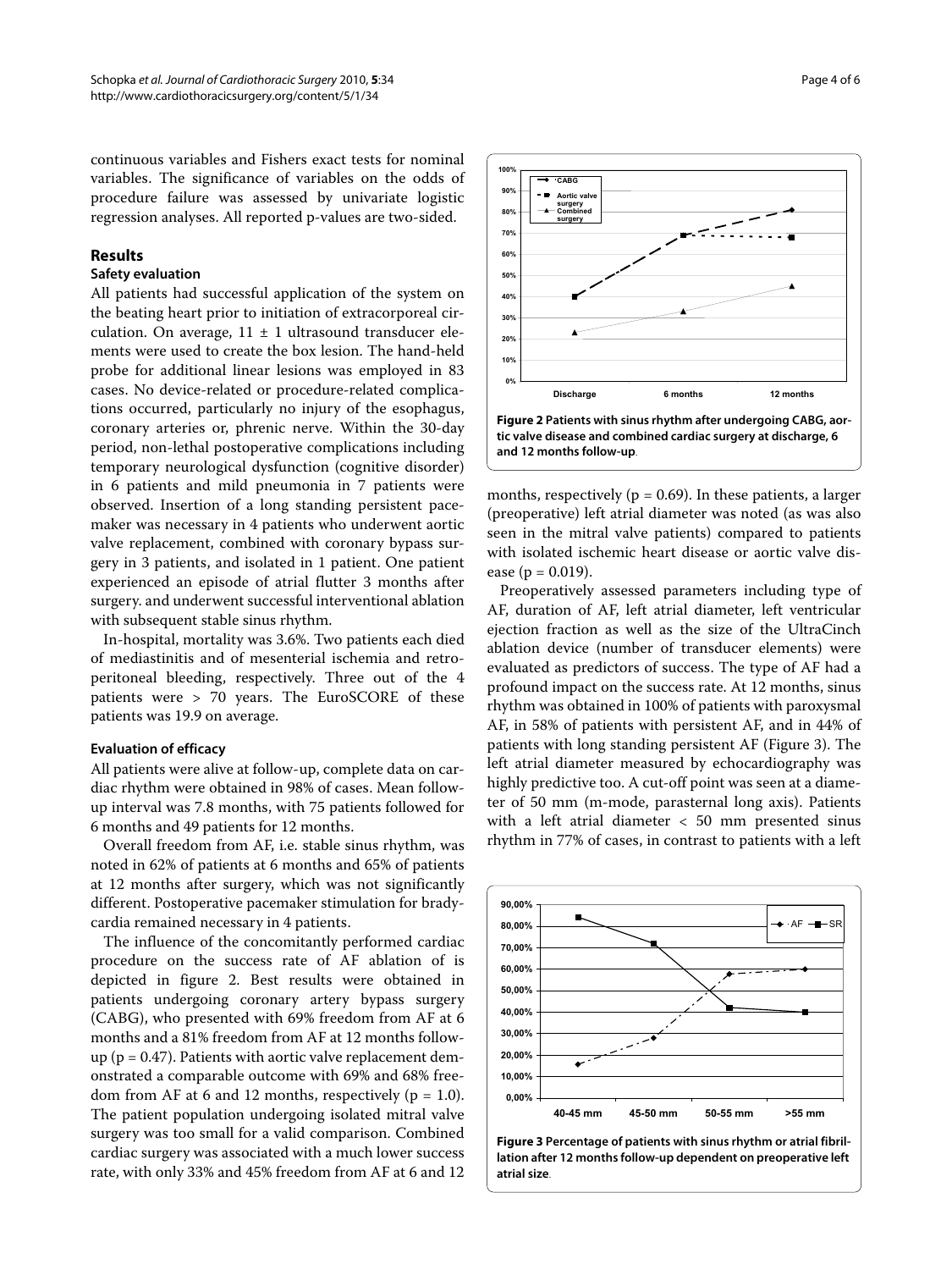atrial diameter > 50 mm, who had only a success rate of 41% (p = 0.0015) (Figure [4\)](#page-4-0). Accordingly, a left atrial diameter > 50 mm resulted in an odds-ratio of 4.2 (95% confidence interval 1.88 to 12.64). Preoperative left ventricular ejection fraction, size of the UltraCinch ablation device, and duration of AF prior to surgery did not reveal predictive value.

# **Discussion**

AF as a common co-morbidity in cardiac surgical patients with a prevalence of AF in about 10% of patients with ischemic heart or aortic disease, and in almost 50% of patients with mitral valve disease [\[9](#page-5-8)[,10](#page-5-9)]. As uncorrected AF is associated with increased morbidity and mortality in patients undergoing cardiac surgery, AF ablation concomitant to cardiac surgery appears to be an efficient measure to improve outcome.

The intention of this prospective study was to assess safety of the Epicor ablation procedure and to identify predictors for success and failure, respectively. Our study population was not biased towards a positive selection. In fact, every consecutive patient who wanted to participate was included, which is also expressed by the average age of 71 years and the EuroSCORE of 7.6. In contrast to previous reports, most of our patients suffered from ischemic heart disease and aortic valve stenosis, while only a minority had mitral valve disease. Twenty-five percent of patients underwent combined cardiac surgery. These patients often have rather complex medical histories and significant co-morbidity. If the cardiac surgery is extended by ablation of AF, the latter procedure should add only minimal risk to the patient. Ultrasound ablation is a particularly appropriate intervention for these patients since no bypass or cross clamp time is added to the procedure. In contrast to an endocardial ablation,

<span id="page-4-0"></span>

tion differs significantly from both persistent and long standing persistent atrial fibrillation, whereas no difference exists between persistent and long standing persistent atrial fibrillation.

atriotomy is not required as ultrasound is applied epicardially on the beating heart. Accordingly, an Epicor ablation may also be performed in off-pump CABG and as a stand-alone procedure. A previous report from Ninet et al. already stated an excellent safety of the system, which is consistent with our experience. We did not observe any procedure-related adverse event or postoperative complication, and the need for a postoperative pacemaker implantation was low [[6](#page-5-5)].

An appropriate postoperative management is important after AF surgery. Since the maturation of the transmural lesions and the electrical isolation of arrhythmic foci may take up to 3 months, electrical cardioversion was avoided during this period. Instead, patients were treated with amiodarone to reduce the occurrence of arrhythmia during the early phase after surgery [\[11](#page-5-10)[,12\]](#page-5-11). As an evaluation of success is not possible within the first 3 months, the first follow-up visit was scheduled at 6 months after surgery.

The overall freedom from AF with 65% was lower than in previous publications with success rates of about 85% [[13,](#page-5-12)[6\]](#page-5-5). This difference cannot be proven by less efficiency of the ablation system since no interventional electrophysiological studies could be performed during the follow-up visits. However, one may speculate whether the underlying heart diseases did also influence outcome. Our patient cohort mainly suffered from ischemic heart disease and aortic valve stenosis in contrast to previous studies, where mitral valve disease was predominant [[6,](#page-5-5)[13\]](#page-5-12). It is well known, that mere mitral valve surgery (without additional AF ablation) had a significant beneficial effect on conversion to sinus rhythm [[14,](#page-5-13)[15\]](#page-5-14). Accordingly, in prior publications, success rates after ablation of AF were typically superior in patients undergoing mitral valve surgery [\[6](#page-5-5)]. A recent study on patients with ischemic heart disease has shown 77% freedom from AF, which is comparable to our results [\[16](#page-5-15)].

As has also been shown by others, patients with paroxysmal AF showed a high success rate, significantly better than those with persistent or long standing persistent AF [[6,](#page-5-5)[13\]](#page-5-12). These patients usually suffer from less pathologic alterations of the myocardium including myocyte size, wall thickness, fibrotic changes and left atrial size.

Nevertheless, is should not be forgotten that these good results may have been a result of inadequate diagnostic measures to detect short periods of AF during follow-up exams. Therefore, we now favor the implantation of event recorders in patients who undergo AF ablation.

Our logistic regression analysis presented preoperative LA size as the strongest predictor of the procedure's failure or success, respectively. At a cut-off point of 50 mm failure rate dramatically worsened with an odd ratio of 4.2. The consequences of left atrial enlargement is less well understood, but it has been assumed that the